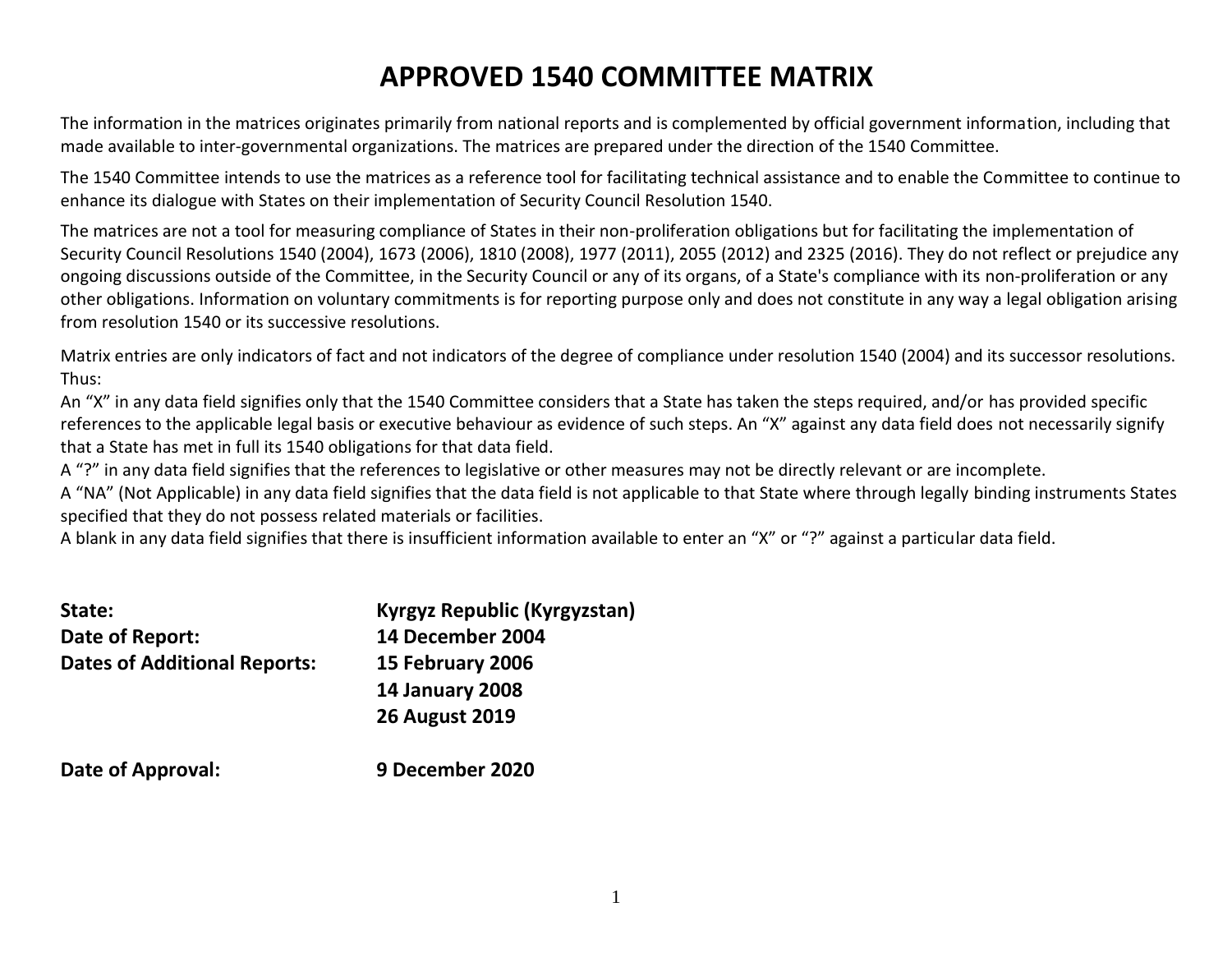## **I. OP 1 and related matters from OP 5, OP 8 (a), (b), (c) and OP10**

|                | <b>Adherence to legally binding</b><br>instruments, membership of<br>organisations, participation<br>in arrangements and<br>statements made. | Relevant information (i.e., signing, deposit of instrument of accession, ratification, etc) |  |  |  |  |  |  |  |  |
|----------------|----------------------------------------------------------------------------------------------------------------------------------------------|---------------------------------------------------------------------------------------------|--|--|--|--|--|--|--|--|
| 1              | Nuclear Non-<br><b>Proliferation Treaty</b><br>(NPT)                                                                                         | Deposit 5 July 1994                                                                         |  |  |  |  |  |  |  |  |
| $\overline{2}$ | <b>Nuclear Weapons Free</b><br>Zone/ Protocol(s)                                                                                             | Treaty on a Nuclear-Weapon-Free Zone in Central Asia (CANWFZ): Deposit 27 July 2007         |  |  |  |  |  |  |  |  |
| 3              | International<br>Convention for the<br>Suppression of Acts of<br>Nuclear Terrorism                                                           | Deposit 2 October 2007                                                                      |  |  |  |  |  |  |  |  |
| 4              | Convention on Physical<br><b>Protection of Nuclear</b><br>Material (CPPNM)                                                                   | Deposit 15 September 2015                                                                   |  |  |  |  |  |  |  |  |
| 5              | 2005 Amendment to the<br><b>CPPNM</b>                                                                                                        | Deposit 26 September 2016                                                                   |  |  |  |  |  |  |  |  |
| 6              | Comprehensive Nuclear-<br>Test-Ban Treaty (CTBT)<br>(not in force)                                                                           | Deposit 2 October 2003                                                                      |  |  |  |  |  |  |  |  |
| $\overline{7}$ | Chemical Weapons<br>Convention (CWC)                                                                                                         | Deposit 29 September 2003                                                                   |  |  |  |  |  |  |  |  |
| 8              | <b>Biological Weapons</b><br>Convention (BWC)                                                                                                | Deposit 15 October 2004                                                                     |  |  |  |  |  |  |  |  |
| 9              | Geneva Protocol of 1925                                                                                                                      |                                                                                             |  |  |  |  |  |  |  |  |
| 10             | 1997 International<br>Convention for the<br>Suppression of Terrorist<br>Bombings                                                             | Deposit 1 May 2001                                                                          |  |  |  |  |  |  |  |  |
| 11             | 1999 International<br>Convention for the<br>Suppression of the<br><b>Financing of Terrorism</b>                                              | Deposit 2 October 2003                                                                      |  |  |  |  |  |  |  |  |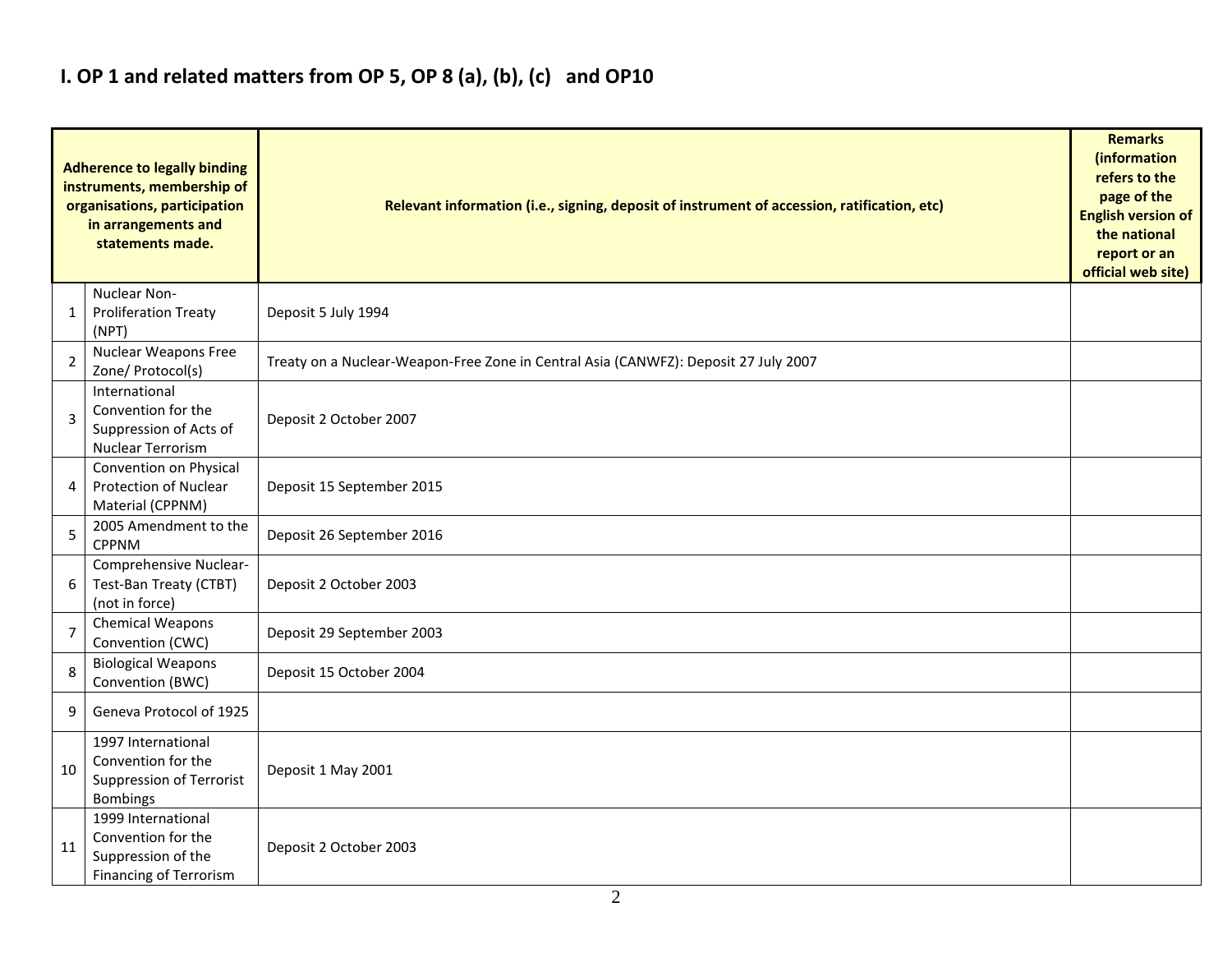|    | 2005 Protocol to the        |                                                                                                                                |  |
|----|-----------------------------|--------------------------------------------------------------------------------------------------------------------------------|--|
|    | Convention for the          |                                                                                                                                |  |
| 12 | suppression of unlawful     |                                                                                                                                |  |
|    | acts against the safety of  |                                                                                                                                |  |
|    | maritime navigation         |                                                                                                                                |  |
|    | 2005 Protocol to the        |                                                                                                                                |  |
|    | Protocol for the            |                                                                                                                                |  |
| 13 | suppression of unlawful     |                                                                                                                                |  |
|    | acts against the safety of  |                                                                                                                                |  |
|    | fixed platforms located     |                                                                                                                                |  |
|    | on the continental shelf    |                                                                                                                                |  |
|    | 2010 Convention on the      |                                                                                                                                |  |
|    | Suppression of Unlawful     |                                                                                                                                |  |
| 14 | Acts Relating to            |                                                                                                                                |  |
|    | <b>International Civil</b>  |                                                                                                                                |  |
|    | Aviation                    |                                                                                                                                |  |
|    | Other relevant regional     | Agreement on a Single System for Export Control by the Member States of the Eurasian Economic Community.                       |  |
| 15 | legally binding             | Agreement on the coordination of work on the export control of raw materials, materiel, equipment, technologies and            |  |
|    | instruments                 | services which may be used for the production of WMD and missiles for their delivery, concluded by the CIS Member States.      |  |
|    |                             |                                                                                                                                |  |
| 16 | <b>International Atomic</b> | <b>Since 2003</b>                                                                                                              |  |
|    | Energy Agency (IAEA)        |                                                                                                                                |  |
| 17 | Directly relevant           | Proliferation Security Initiative (PSI)                                                                                        |  |
|    | Arrangements                | Global Initiative to Combat Nuclear Terrorism (GICNT)                                                                          |  |
|    |                             |                                                                                                                                |  |
|    |                             | State reports that it fully supports the international community's efforts to combat the proliferation of WMD. The Kyrgyz      |  |
|    | Statement on non-           | Republic considers that all States must cooperate with export control regimes in order to prevent the proliferation of         |  |
| 18 | provision of WMD and        | weapons of mass destruction and their means of delivery. States in possession of advanced technologies in the area of          |  |
|    | related materials to        | weapons of mass destruction have an obligation to prevent the proliferation of such technologies so that they cannot fall into |  |
|    | non-State actors            | the hands of other States or groups that are capable of threatening the world with the use of weapons of mass destruction.     |  |
|    |                             |                                                                                                                                |  |
|    |                             | Eurasian Group on Combating Money Laundering and Financing of Terrorism (EAG)                                                  |  |
|    |                             | World Customs Organization (WCO)                                                                                               |  |
|    | Membership in relevant      | <b>INTERPOL</b>                                                                                                                |  |
| 19 | international, regional     | World Health Organization (WHO)                                                                                                |  |
|    | or sub-regional             | World Organisation for Animal Health (OIE)                                                                                     |  |
|    |                             |                                                                                                                                |  |
|    | organisations               | The Shanghai Cooperation Organisation (SCO)                                                                                    |  |
|    |                             | Eurasian Economic Community (especially regarding the common export control elements)                                          |  |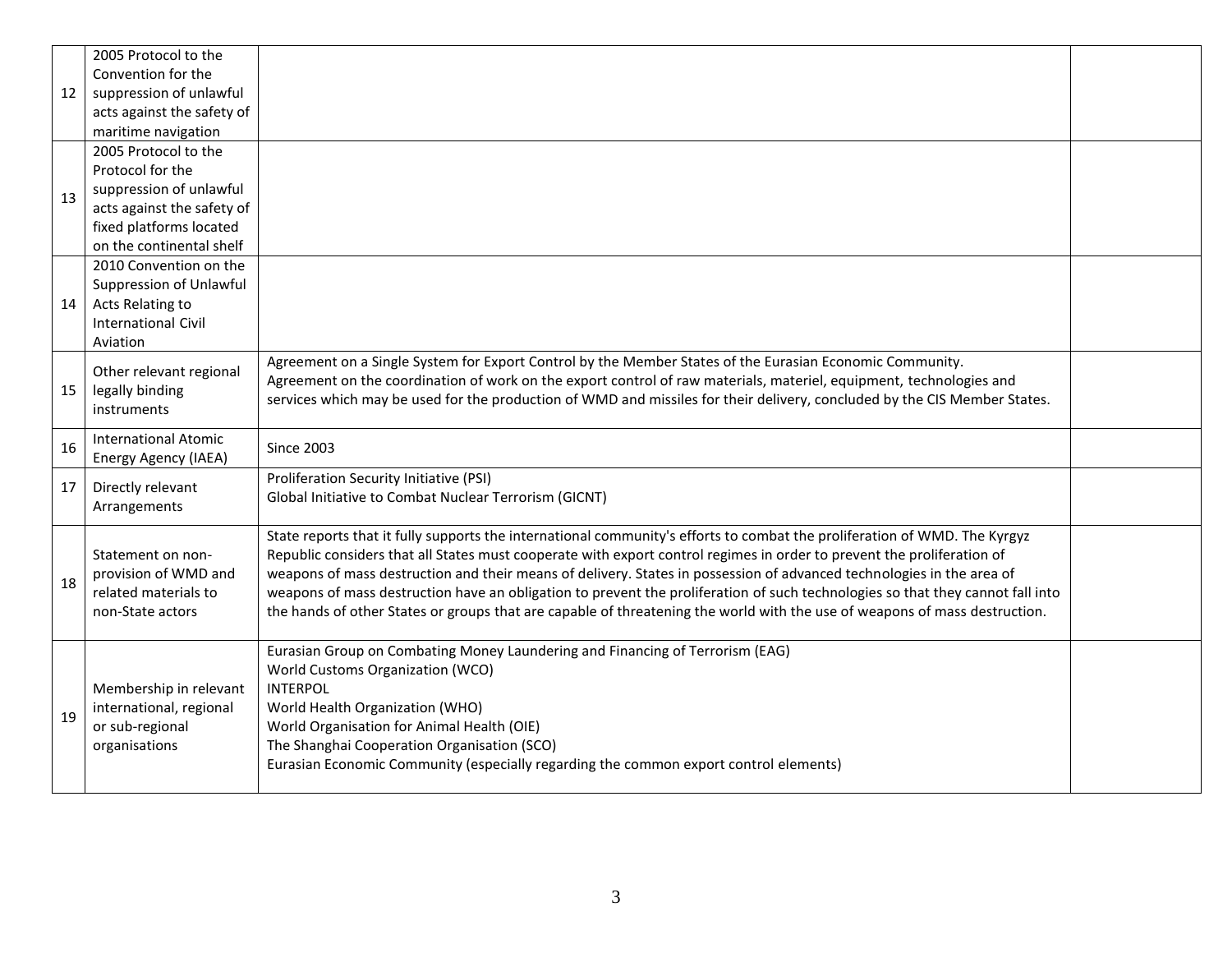### **II. OP 2 - Nuclear Weapons (NW), Chemical Weapons (CW) and Biological Weapons (BW)**

|                | <b>National legislation which</b><br>prohibits persons or entities |        |                           |                           | <b>National legal framework</b>                                                                                                                                                                                                                                                                                                                                                                                                           |              |                   |                    | <b>Enforcement and civil/criminal penalties</b> |                |
|----------------|--------------------------------------------------------------------|--------|---------------------------|---------------------------|-------------------------------------------------------------------------------------------------------------------------------------------------------------------------------------------------------------------------------------------------------------------------------------------------------------------------------------------------------------------------------------------------------------------------------------------|--------------|-------------------|--------------------|-------------------------------------------------|----------------|
|                | to engage in one of the                                            |        | X/?                       |                           | <b>Source document of national</b>                                                                                                                                                                                                                                                                                                                                                                                                        |              | X?                |                    |                                                 | <b>Remarks</b> |
|                | following activities and its<br>enforcement                        | N<br>W | $\mathbf{C}$<br>W         | $\mathbf{B}$<br>W         | implementation law                                                                                                                                                                                                                                                                                                                                                                                                                        | N<br>W       | $\mathbf{C}$<br>W | $\mathbf{B}$<br>W  | <b>Source document</b>                          |                |
| $\mathbf{1}$   | manufacture                                                        | X      | $\boldsymbol{\mathsf{X}}$ | $\boldsymbol{\mathsf{X}}$ | NW:<br>Constitution, Article 6 in conjunction with the<br>NPT and CANWFZ (International agreements<br>that have entered into force through<br>procedure established by law form an integral<br>part of national legislation)<br>CW:<br>1. Constitution, Article 6 in conjunction with<br>the CWC<br>2. Act 89 of 29 April 2003 on the ratification<br>of the CWC<br>BW:<br>Constitution, Article 6 in conjunction with the<br><b>BTWC</b> | $\mathsf{X}$ | $\mathsf{X}$      | X                  | NW/CW/BW:<br>Criminal Code, Article 384         |                |
| $\overline{2}$ | acquire                                                            | X      | $\pmb{\times}$            | $\boldsymbol{\mathsf{X}}$ | NW:<br>Constitution, Article 6<br>CW:<br>1. Constitution, Article 6 (see data field<br>above)<br>2. Act 89 of 29 April 2003 on the ratification<br>of the CWC<br>BW:<br>Constitution, Article 6 (see data field above)                                                                                                                                                                                                                    | X            | X                 | $\pmb{\mathsf{X}}$ | NW/CW/BW:<br>Criminal Code, Articles 270, 384   |                |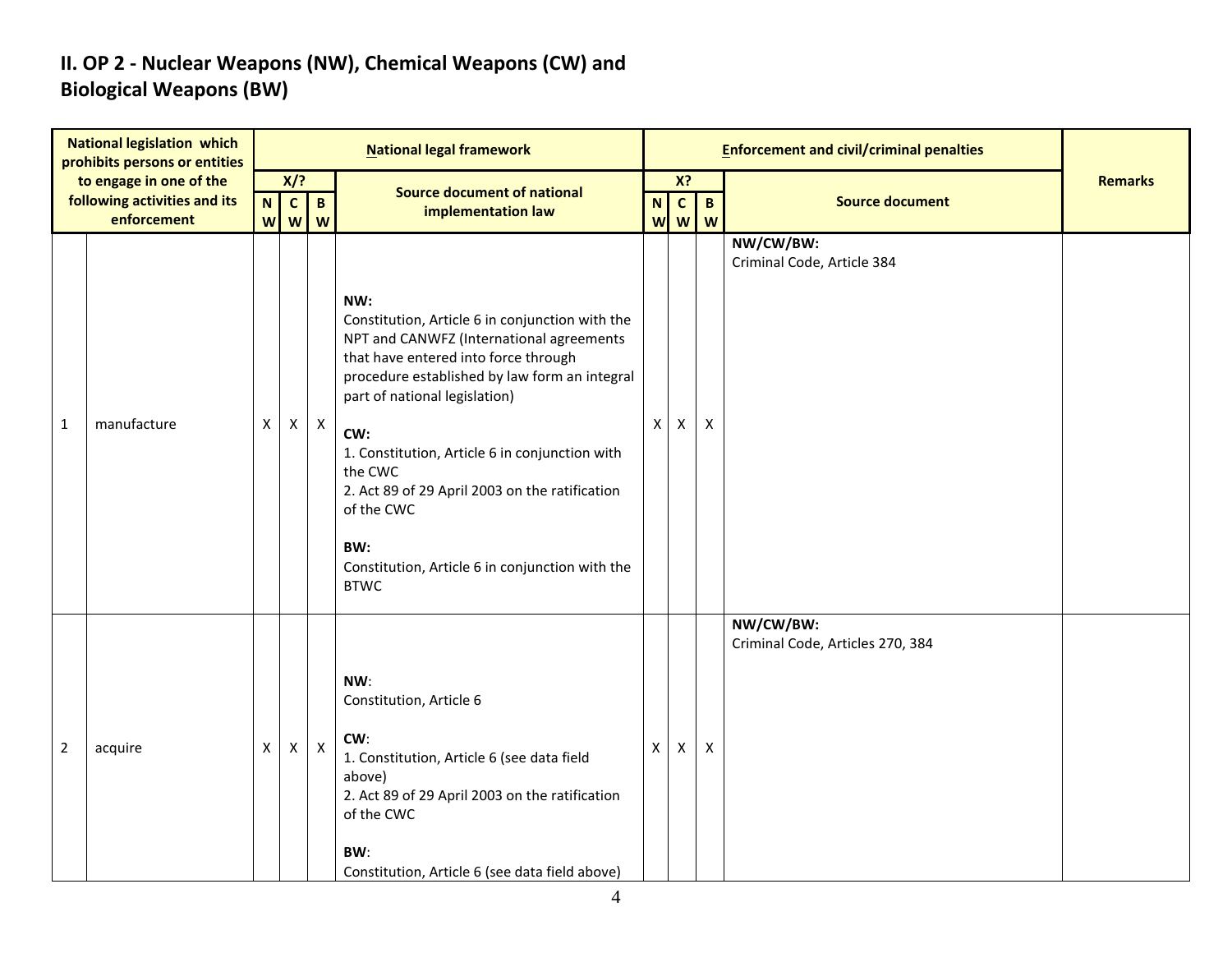| 3              | possess   | $\mathsf{X}$   |                           | $X \mid X$                | NW:<br>Constitution, Article 6<br>CW:<br>Constitution, Article 6 2. Act 89 of 29 April<br>2003 on the ratification of the CWC<br>BW:<br>Constitution, Article 6       | $\mathsf{X}$ | $\mathsf{X}$ | X                         | NW/CW/BW:<br>Criminal Code, Article 384 |  |
|----------------|-----------|----------------|---------------------------|---------------------------|-----------------------------------------------------------------------------------------------------------------------------------------------------------------------|--------------|--------------|---------------------------|-----------------------------------------|--|
| 4              | develop   | $\mathsf{X}$   |                           | $X \mid X$                | NW:<br>Constitution, Article 6<br>CW:<br>1. Constitution, Article 6<br>2. Act 89 of 29 April 2003 on the ratification<br>of the CWC<br>BW:<br>Constitution, Article 6 |              |              |                           |                                         |  |
| 5              | transport | $\mathsf{X}$   |                           | $X \mid X$                | NW:<br>Constitution, Article 6<br>CW:<br>1. Constitution, Article 6<br>2. Act 89 of 29 April 2003 on the ratification<br>of the CWC<br>BW:<br>Constitution, Article 6 | X            |              |                           | NW:<br>Criminal Code, Articles 253      |  |
| 6              | transfer  | $\mathsf{X}^-$ | $\boldsymbol{\mathsf{X}}$ | $\boldsymbol{\mathsf{X}}$ | NW/CW/BW:<br>Criminal Code, Article 384                                                                                                                               | $\mathsf{X}$ | $\mathsf{X}$ | X                         | NW/CW/BW:<br>Criminal Code, Article 384 |  |
| $\overline{7}$ | use       | $\mathsf{X}^-$ | X                         | $\pmb{\times}$            | NW/CW/BW:<br>Constitution, Article 6 in conjunction with the<br>NPT, CWC, BTWC and 1997 International                                                                 | X            | $\times$     | $\boldsymbol{\mathsf{X}}$ | NW/CW/BW:<br>Criminal Code, Article 239 |  |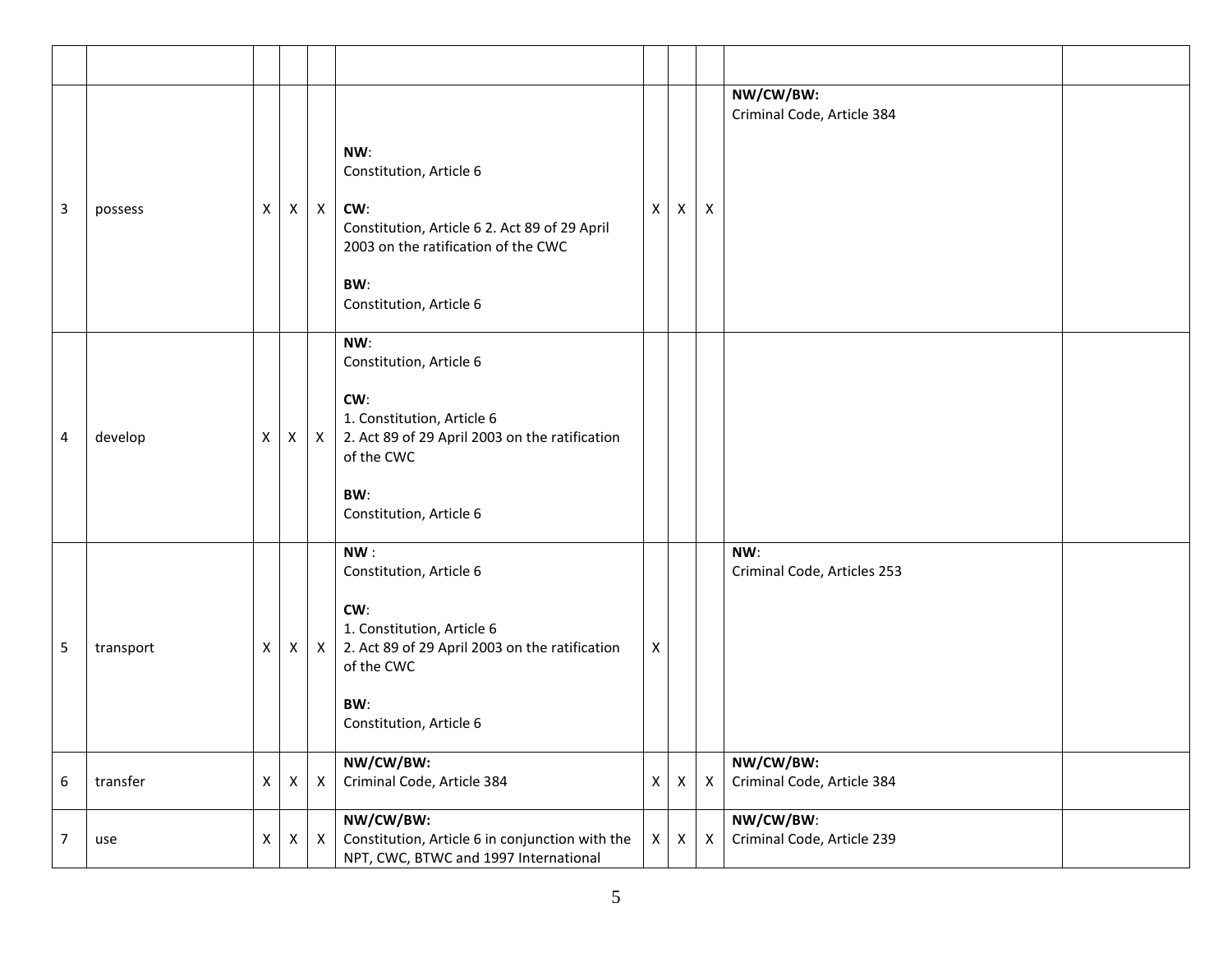|    |                                                                    |    |              |                           | Convention on Suppression of Terrorist<br><b>Bombings</b>                                               |              |              |              |                                                              |  |
|----|--------------------------------------------------------------------|----|--------------|---------------------------|---------------------------------------------------------------------------------------------------------|--------------|--------------|--------------|--------------------------------------------------------------|--|
| 8  | attempt to engage in<br>abovementioned<br>activities               | X. | $\mathsf{X}$ | $\boldsymbol{\mathsf{X}}$ | NW/CW/BW:<br>Criminal Code, Article 39                                                                  | X            | X            | $\mathsf{X}$ | NW/CW/BW:<br>Criminal Code, Article 39                       |  |
| 9  | participate as an<br>accomplice in<br>abovementioned<br>activities | x  | X            |                           | NW/CW/BW:<br>Criminal Code, Articles 41-46                                                              | X            | X            | X            | NW/CW/BW:<br>Criminal Code, Articles 41-46                   |  |
| 10 | assist in<br>abovementioned<br>activities                          | X. | $\times$ 1   | $\mathsf{x}$              | NW/CW/BW:<br>Criminal Code, Articles 41-46, 239 and 240,<br>241                                         | $\mathsf{x}$ | $\mathsf{X}$ | $\mathsf{x}$ | NW/CW/BW:<br>Criminal Code, Articles 41-46, 239 and 240, 241 |  |
| 11 | finance<br>abovementioned<br>activities                            | X  | X            | $\mathsf{X}$              | NW/CW/BW:<br>Act 135 of 31 July 2006 on Countering<br>terrorism financing<br>Criminal Code, Article 240 | Χ            | $\mathsf{x}$ | $\mathsf{x}$ | NW/CW/BW:<br>Criminal Code, Article, 240                     |  |
| 12 | abovementioned<br>activities related to<br>means of delivery $1$   |    | Х            | X                         | CW/BW:<br>Constitution, Article 6                                                                       |              |              |              |                                                              |  |

1. Means of delivery: missiles, rockets and other unmanned systems capable of delivering nuclear, chemical, or biological weapons that are specially designed for such use.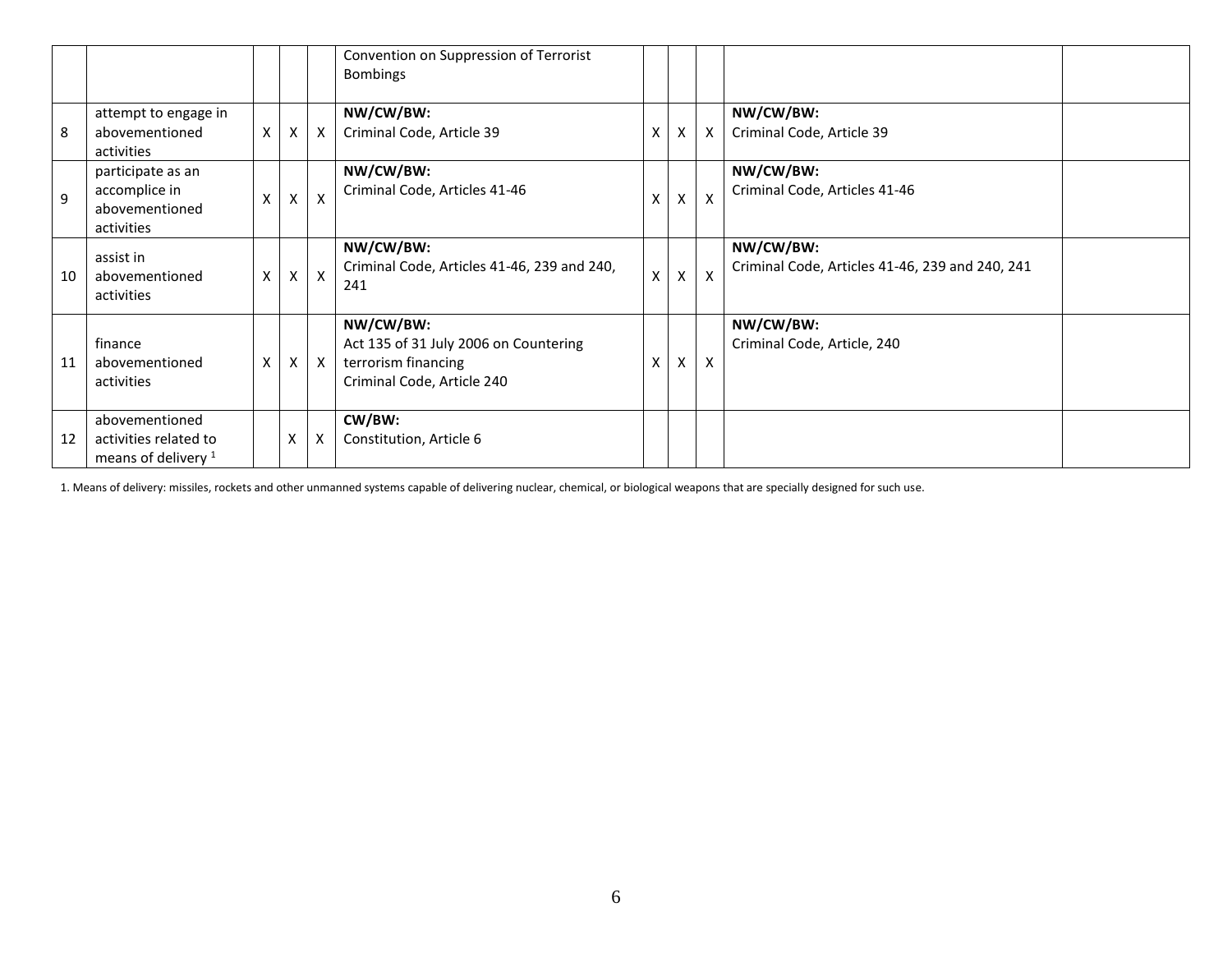#### **III. OP 3 (a) and (b) - Account for/Secure/Physically protect NW, CW and BW, including Related Materials <sup>2</sup>**

|                | <b>Measures to establish</b><br>domestic controls to prevent  |                |                   |                      | National legal and/or regulatory framework                                                                                                                                                                                                                                                                                                                                                                                                                |        |              |                | <b>Enforcement and civil/criminal penalties</b> |                |
|----------------|---------------------------------------------------------------|----------------|-------------------|----------------------|-----------------------------------------------------------------------------------------------------------------------------------------------------------------------------------------------------------------------------------------------------------------------------------------------------------------------------------------------------------------------------------------------------------------------------------------------------------|--------|--------------|----------------|-------------------------------------------------|----------------|
|                | the proliferation of NW, CW,<br><b>BW, and their means of</b> |                | X/?               |                      |                                                                                                                                                                                                                                                                                                                                                                                                                                                           |        | $X$ ?        |                |                                                 | <b>Remarks</b> |
|                | delivery; controls over<br>related materials                  | ${\sf N}$<br>W | $\mathbf{C}$<br>W | $\, {\bf B} \,$<br>W | <b>Source document</b>                                                                                                                                                                                                                                                                                                                                                                                                                                    | N<br>W | $\mathsf{C}$ | B<br>$w$   $w$ | <b>Source document</b>                          |                |
| $\mathbf{1}$   | Measures to account for<br>production                         | X              | X                 | $\mathsf{X}$         | CW/BW:<br>Act 60 of 26 June 2001 "On medical and<br>epidemiological welfare of the<br>population"<br>NW:<br>1. Safeguards Agreement (INFCIRC/629) in<br>force: since 3 February 2004<br>2. SQP<br>3. Additional Protocol, in force: 10 November<br>2011<br>CW:<br>Decision of the Government of 16<br>May 1996 "On state registration of<br>potential toxic substances"                                                                                   |        | Χ            |                | CW:<br>Criminal Code, Article 278               |                |
| $\overline{2}$ | Measures to account for<br>use                                | X              | $\mathsf{X}$      | $\mathsf{X}$         | CW/BW:<br>Act 60 of 26 June 2001 "On medical and<br>epidemiological welfare of the<br>population"<br>NW:<br>1. Act 58 of 17 June 1999 on "Radiation Safety<br>of the population of the Republic of<br>Kyrgyzstan", as amended by the Act 53 of 28<br>March 2014<br>2. Safeguards Agreement (INFCIRC/629) in<br>force: since 3 February 2004<br>3. SQP<br>4. Additional Protocol, in force: 10 November<br>2011<br>5. Health standards and regulations for |        | Χ            |                |                                                 |                |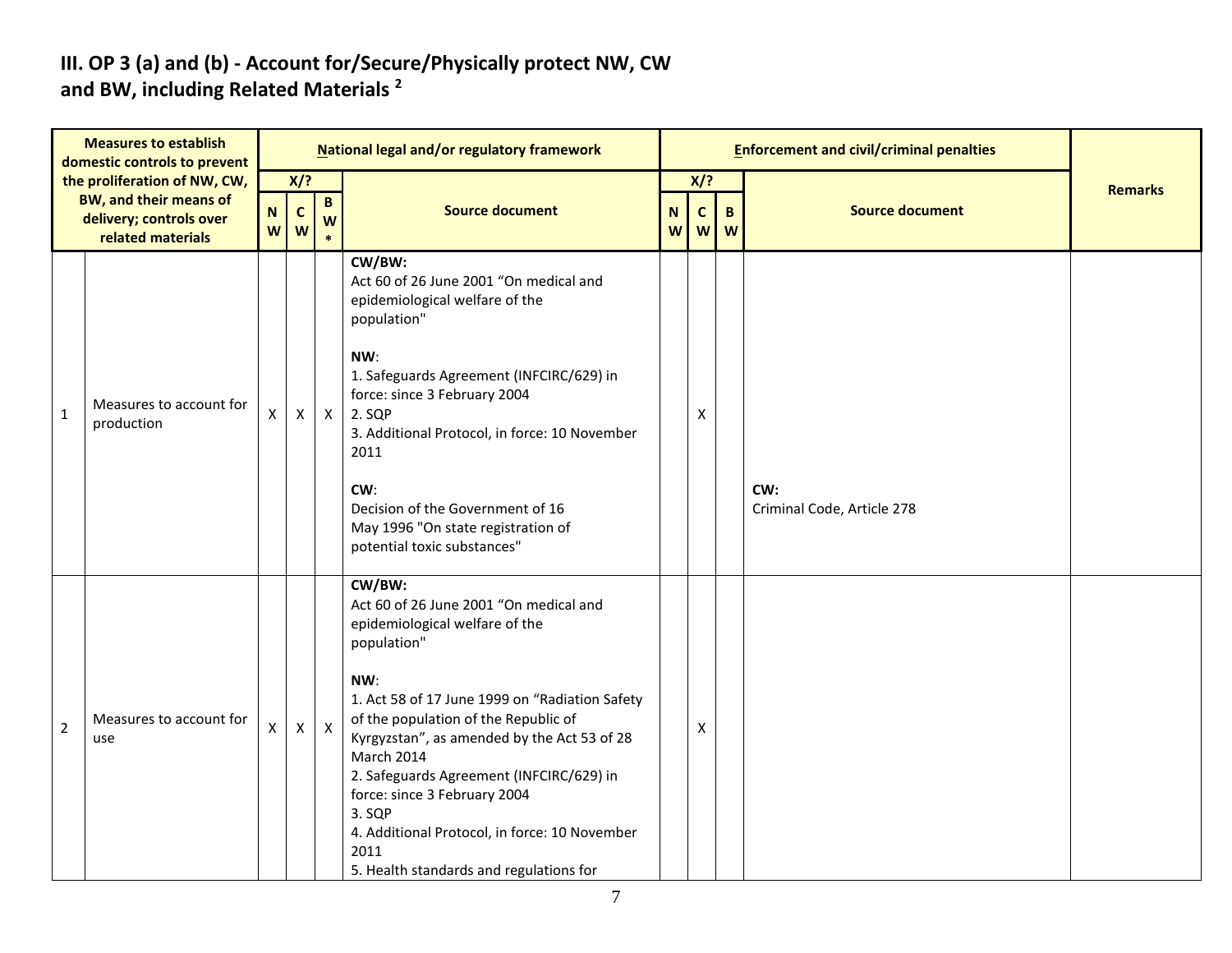|   |                                      |             |          |              | handling radioactive waste, approved by<br>Decision 8 of the Chief State Medical Officer of<br>12 February 2001<br>CW:<br>Decision of the Ministry of Environment of 17<br>September 1999 approving the norms<br>regarding waste                                                                                                                                                                                                                                                                                                                                                                                                                                                           |   | CW:<br>Criminal Code, Article 278 |  |
|---|--------------------------------------|-------------|----------|--------------|--------------------------------------------------------------------------------------------------------------------------------------------------------------------------------------------------------------------------------------------------------------------------------------------------------------------------------------------------------------------------------------------------------------------------------------------------------------------------------------------------------------------------------------------------------------------------------------------------------------------------------------------------------------------------------------------|---|-----------------------------------|--|
| 3 | Measures to account for<br>storage   | X           | $x \mid$ | $\mathsf{X}$ | CW/BW:<br>Act 60 of 26 June 2001 "On medical and<br>epidemiological welfare of the population"<br>NW:<br>1. Act 58 of 17 June 1999 on "Radiation Safety<br>of the population of the Republic of<br>Kyrgyzstan", as amended by the Act 53 of 28<br>March 2014<br>2. Health standards and regulations for<br>handling radioactive waste, approved by<br>Decision 8 of the Chief State Medical Officer of<br>12 February 2001<br>3. Safeguards Agreement (INFCIRC/629) in<br>force: since 3 February 2004<br>4. SQP<br>5. Additional Protocol, in force: 10 November<br>2011<br>CW:<br>Decision of the Ministry of Environment of 17<br>September 1999 approving the norms<br>regarding waste | X | CW:<br>Criminal Code, Article 278 |  |
| 4 | Measures to account for<br>transport | $\tilde{f}$ | $\times$ | $\mathsf{X}$ | CW/BW:<br>Act 60 of 26 June 2001 "On medical and<br>epidemiological welfare of the population"<br>NW:<br>1. Act 58 of 17 June 1999 on "Radiation Safety<br>of the population of the Republic of<br>Kyrgyzstan", as amended by the Act 53 of 28<br>March 2014<br>2. Health standards and regulations for<br>handling radioactive waste, approved by                                                                                                                                                                                                                                                                                                                                         | X |                                   |  |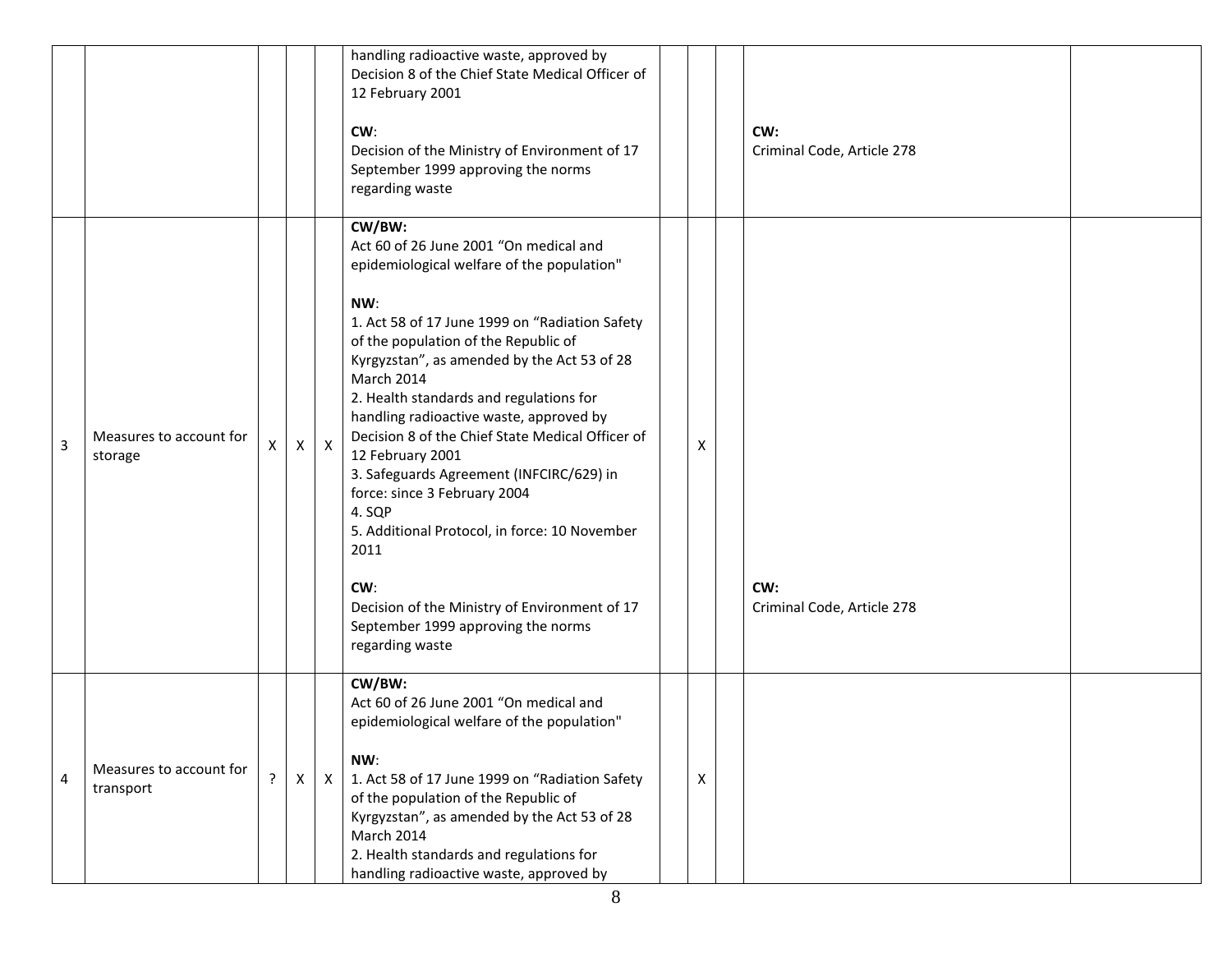|   |                                  |   |              |                           | Decision 8 of the Chief State Medical Officer of<br>12 February 2001<br>CW:<br>Decision of the Ministry of Environment of 17<br>September 1999 approving the norms<br>regarding waste                                                                                                                                                                                                                                                                                                        |        |   | CW:<br>Criminal Code, Article 278               |  |
|---|----------------------------------|---|--------------|---------------------------|----------------------------------------------------------------------------------------------------------------------------------------------------------------------------------------------------------------------------------------------------------------------------------------------------------------------------------------------------------------------------------------------------------------------------------------------------------------------------------------------|--------|---|-------------------------------------------------|--|
| 5 | Measures to secure<br>production | X | $\mathbf{P}$ | $\overline{?}$            | CW/BW:<br>Act 60 of 26 June 2001 "On medical and<br>epidemiological welfare of the<br>population"<br>NW:<br>1. Treaty on a Nuclear-Weapon-Free Zone in<br>Central Asia (CANWFZ)<br>2. Health standards and regulations for<br>handling radioactive waste, approved by<br>Decision 8 of the Chief State Medical Officer of<br>12 February 2001<br>3. SQP in force<br>CW:<br>Decision of the Ministry of Environment of 17<br>September 1999 approving the norms<br>regarding waste management | N<br>A | X | NW:<br>SQP<br>CW:<br>Criminal Code, Article 278 |  |
| 6 | Measures to secure use           | X | X            | $\boldsymbol{\mathsf{X}}$ | CW/BW:<br>Act 60 of 26 June 2001 "On medical and<br>epidemiological welfare of the population"<br>NW:<br>1. Treaty on a Nuclear-Weapon-Free Zone in<br>Central Asia (CANWFZ)<br>2. Health standards and regulations for<br>handling radioactive waste, approved by<br>Decision 8 of the Chief State Medical Officer of<br>12 February 2001<br>3. SQP in force<br>CW:<br>1. Government Decision of 16 May 1996 "On<br>state registration of potential toxic substances"                       | N<br>Α | Х | NW:<br>SQP<br>CW:<br>Criminal Code, Article 278 |  |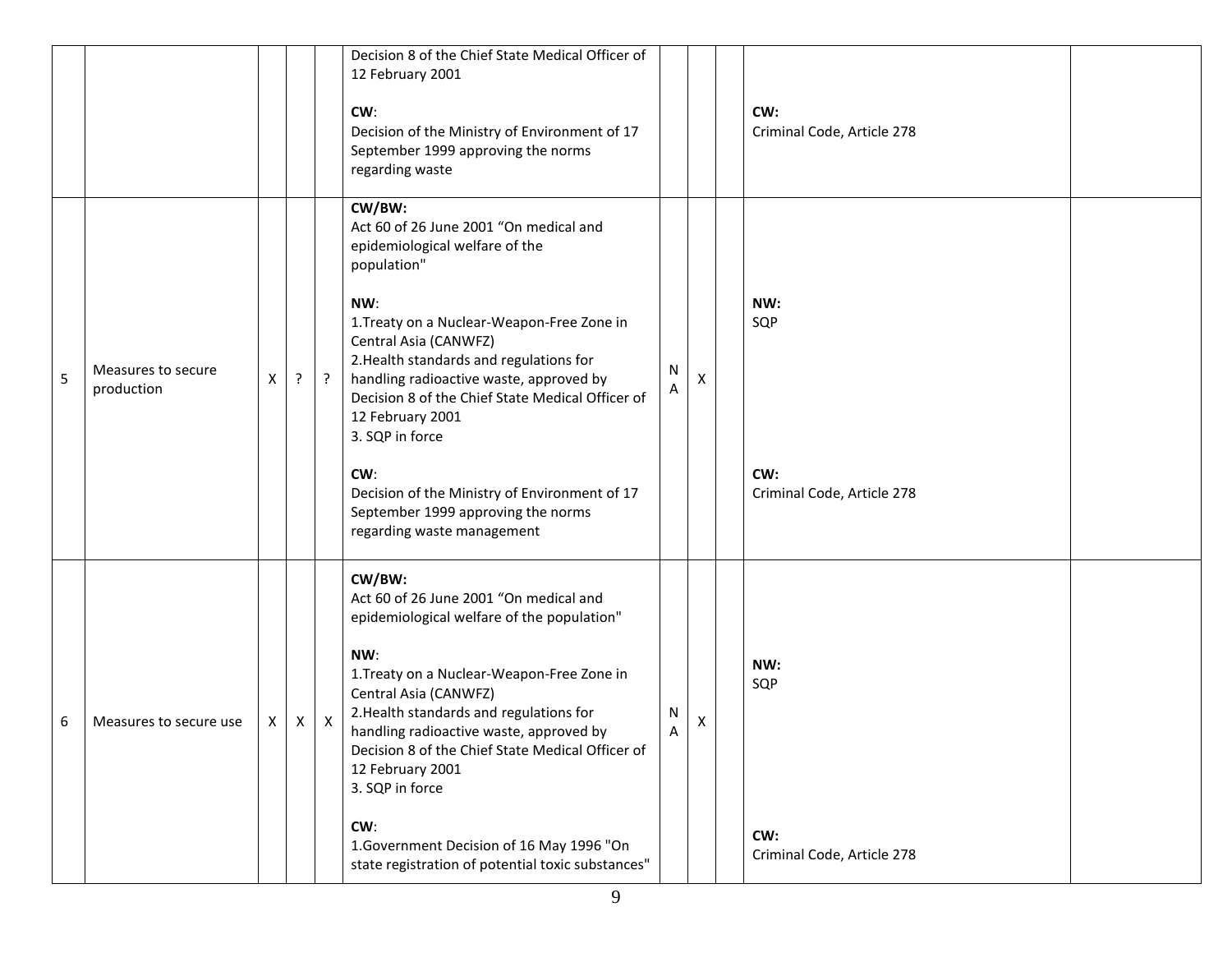|                |                                 |        |                |              | 2. Decision of the Ministry of Environment of<br>17 September 1999 approving the norms<br>regarding waste management                                                                                                                                                                                                                                                                                                                                                                                                                                                                           |        |   |                                                 |  |
|----------------|---------------------------------|--------|----------------|--------------|------------------------------------------------------------------------------------------------------------------------------------------------------------------------------------------------------------------------------------------------------------------------------------------------------------------------------------------------------------------------------------------------------------------------------------------------------------------------------------------------------------------------------------------------------------------------------------------------|--------|---|-------------------------------------------------|--|
| $\overline{7}$ | Measures to secure<br>storage   | X      | X              | $\mathsf{X}$ | CW/BW:<br>Act 60 of 26 June 2001 "On medical and<br>epidemiological welfare of the population"<br>NW:<br>1. Treaty on a Nuclear-Weapon-Free Zone in<br>Central Asia (CANWFZ)<br>2. Health standards and regulations for<br>handling radioactive waste, approved by<br>Decision 8 of the Chief State Medical Officer of<br>12 February 2001<br>3. SQP in force<br>CW:<br>1. Government Decision of 16 May 1996 "On<br>state registration of potential toxic substances"<br>2. Decision of the Ministry of Environment of<br>17 September 1999 approving the norms<br>regarding waste management | N<br>A | X | NW:<br>SQP<br>CW:<br>Criminal Code, Article 278 |  |
| 8              | Measures to secure<br>transport | X      | $\cdot$        | $\ddot{?}$   | CW/BW:<br>Act 60 of 26 June 2001 "On medical and<br>epidemiological welfare of the population"<br>NW:<br>1. Treaty on a Nuclear-Weapon-Free Zone in<br>Central Asia (CANWFZ)<br>2. Health standards and regulations for<br>handling radioactive waste, approved by<br>Decision 8 of the Chief State Medical Officer of<br>12 February 2001                                                                                                                                                                                                                                                     |        | Х | CW:<br>Criminal Code, Articles 278, 284         |  |
| 9              | Physical protection<br>measures | N<br>Α | $\overline{?}$ | $\cdot$      | CW/BW:<br>Act 60 of 26 June 2001 "On medical and<br>epidemiological welfare of the population"                                                                                                                                                                                                                                                                                                                                                                                                                                                                                                 | N<br>A |   |                                                 |  |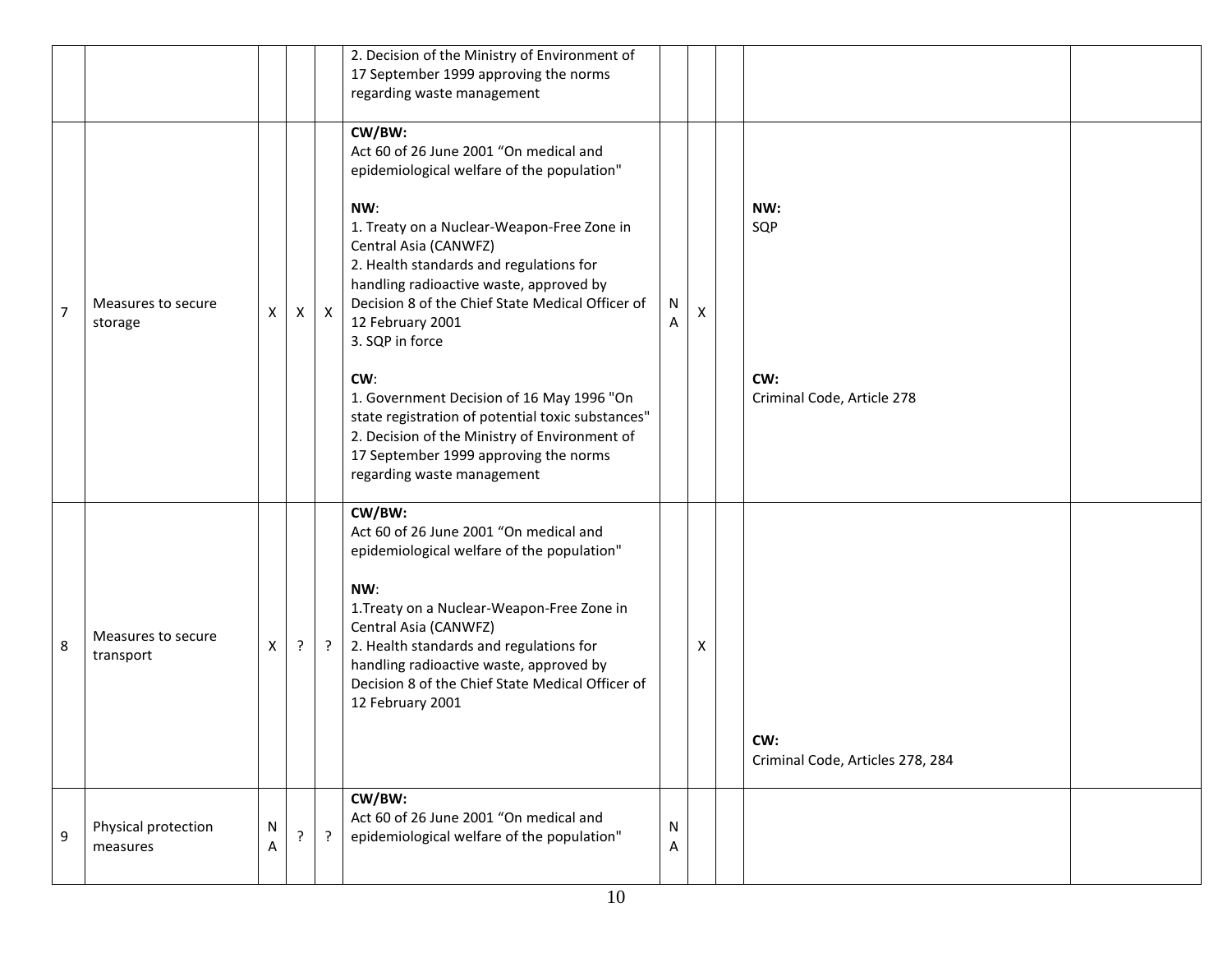|    |                              |  | NW:<br>SQP<br>Health standards and regulations for handling<br>radioactive waste, approved by Decision 8 of<br>the Chief State Medical Officer of 12 February<br>2001 |  | NW:<br>SQP |  |
|----|------------------------------|--|-----------------------------------------------------------------------------------------------------------------------------------------------------------------------|--|------------|--|
| 10 | <b>Personnel Reliability</b> |  |                                                                                                                                                                       |  |            |  |

2. Related materials: materials, equipment and technology covered by relevant multilateral treaties and arrangements, or included on national control lists, which could be used for the design, development, production or use of nuclear, chemical and biological weapons and their means of delivery.

\* Information required in this section may also be available in the State's Confidence Building Measures report, if submitted to the BWC Implementation Support Unit (online at: [http://www.unog.ch/80256EE600585943/\(httpPages\)/4FA4DA37A55C7966C12575780055D9E8?OpenDocument\)](http://www.unog.ch/80256EE600585943/(httpPages)/4FA4DA37A55C7966C12575780055D9E8?OpenDocument)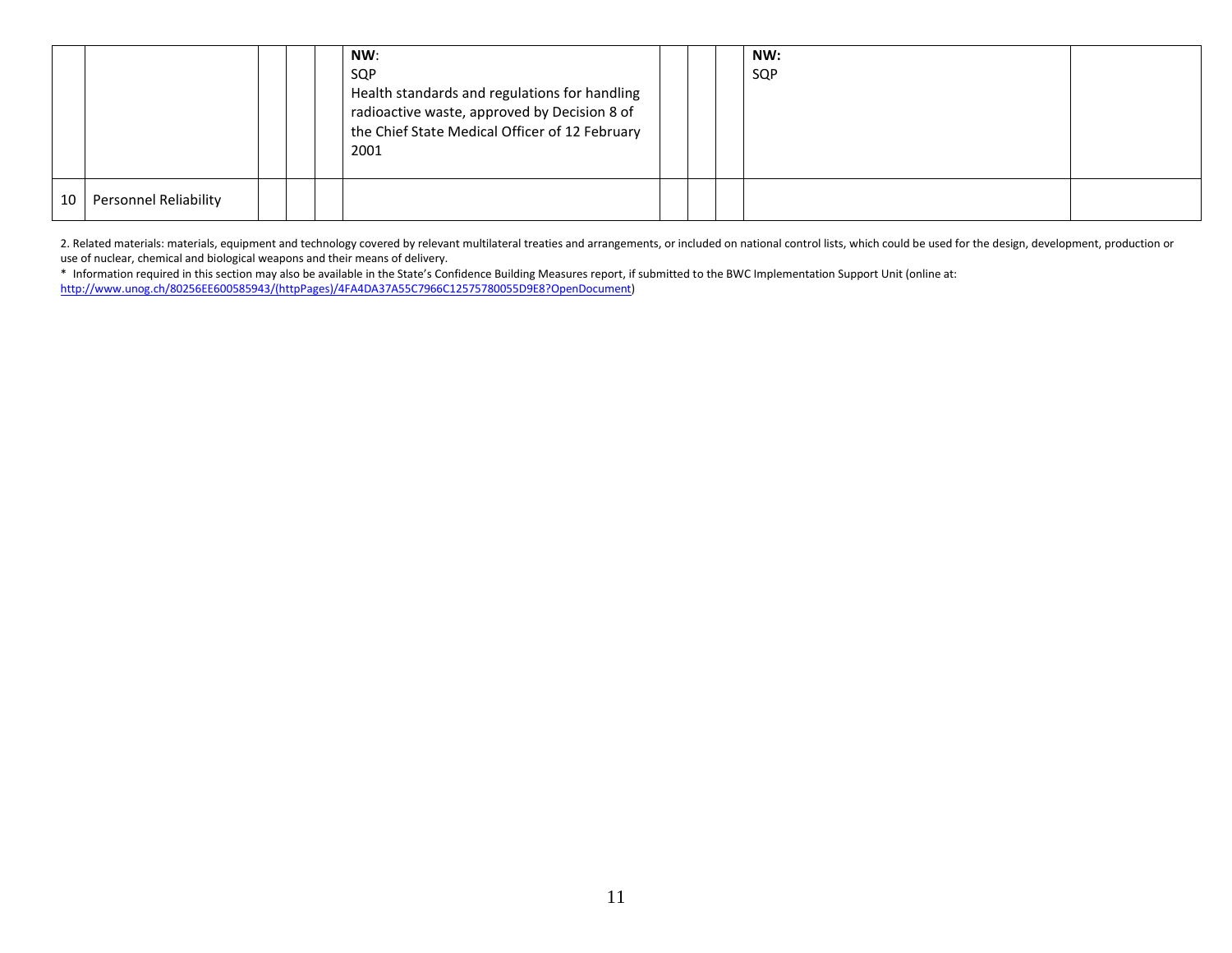#### **IV. OP 3 (a) and (b) - Account for/Secure/Physically protect NW including Related Materials (NW specific)**

|                | <b>Measures to establish</b><br>domestic controls to prevent<br>the proliferation of NW, and<br>their means of delivery;<br>controls over related<br>materials    | <b>Source document</b>                                                                                                                                                                                                                                                                                                                                                                                                                                 |  |  |  |  |  |  |  |  |
|----------------|-------------------------------------------------------------------------------------------------------------------------------------------------------------------|--------------------------------------------------------------------------------------------------------------------------------------------------------------------------------------------------------------------------------------------------------------------------------------------------------------------------------------------------------------------------------------------------------------------------------------------------------|--|--|--|--|--|--|--|--|
| $\mathbf{1}$   | National regulatory<br>authority                                                                                                                                  | 1. State Agency for Environmental Protection and Forestry of the Kyrgyz Republic is the executive authority responsible for<br>technical management of relations in the field of radiation safety (Government Order 109-r of 9 March 2007)<br>2. Ministry of Economic Development and Trade of the Kyrgyz Republic is the executive authority responsible for nuclear<br>materials accounting and control (Government Decision 539 of 9 November 2007) |  |  |  |  |  |  |  |  |
| $\overline{2}$ | Licensing of nuclear<br>installations/entities/<br>use of materials                                                                                               | Act 195 of 19 October 2013 "On licensing system in the Republic of Kyrgyzstan"<br>Criminal Code article 180                                                                                                                                                                                                                                                                                                                                            |  |  |  |  |  |  |  |  |
| 3              | <b>IAEA Safeguards</b><br>Agreements                                                                                                                              | Safeguards Agreement (INFCIRC/629) in force: since 3 February 2004<br>SQP<br>Additional Protocol, in force: 10 November 2011                                                                                                                                                                                                                                                                                                                           |  |  |  |  |  |  |  |  |
| 4              | <b>IAEA Code of Conduct</b><br>on Safety and Security<br>of Radioactive Sources                                                                                   | Notification pursuant to GC(47)/RES/7.B                                                                                                                                                                                                                                                                                                                                                                                                                |  |  |  |  |  |  |  |  |
| 5              | Supplementary<br>Guidance on the Import<br>and Export of<br>Radioactive Sources of<br>the Code of Conduct on<br>the Safety and Security<br>of Radioactive Sources | Notification pursuant to GC(48)/RES/10.D                                                                                                                                                                                                                                                                                                                                                                                                               |  |  |  |  |  |  |  |  |
| 6              | <b>IAEA Incident and</b><br><b>Trafficking Database</b>                                                                                                           | Participates in database                                                                                                                                                                                                                                                                                                                                                                                                                               |  |  |  |  |  |  |  |  |
| $7^{\circ}$    | <b>Integrated Nuclear</b><br>Security Support Plan<br>(INSSP) / International<br><b>Physical Protection</b><br><b>Advisory Service (IPPAS)</b>                    |                                                                                                                                                                                                                                                                                                                                                                                                                                                        |  |  |  |  |  |  |  |  |
| 8              | Applying the physical<br>protection                                                                                                                               |                                                                                                                                                                                                                                                                                                                                                                                                                                                        |  |  |  |  |  |  |  |  |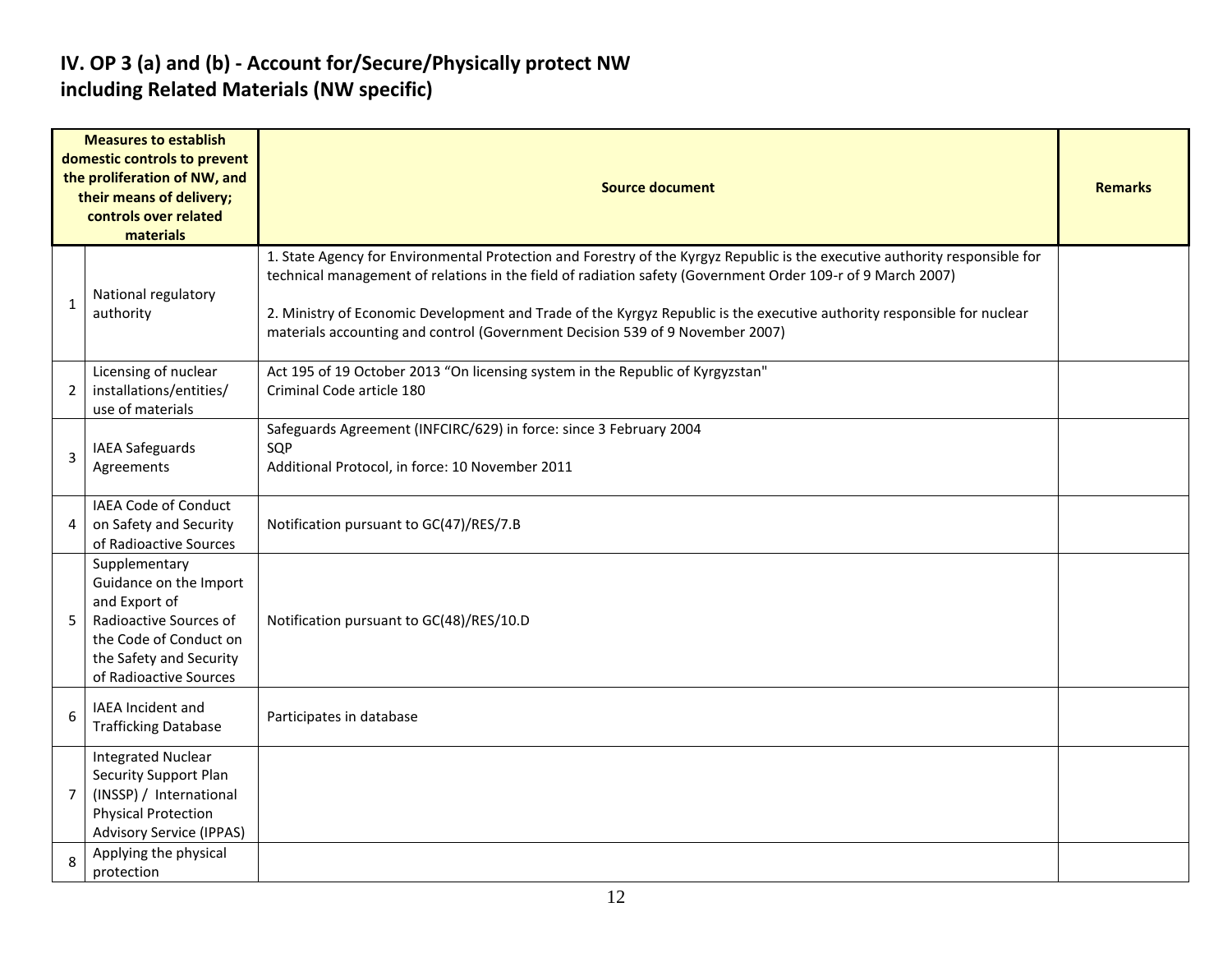|    | recommendations in<br>INFCIRC/225/Rev.5                                                   |                                                                                                                                                                                                                                               |  |
|----|-------------------------------------------------------------------------------------------|-----------------------------------------------------------------------------------------------------------------------------------------------------------------------------------------------------------------------------------------------|--|
|    | Other Agreements<br>related to IAEA                                                       | Joint Convention on the Safety of Spent Fuel Management and on the Safety of Radioactive Waste Management, deposit<br>18 December 2006<br>Revised Supplementary Agreements Concerning the Provision of Technical Assistance by the IAEA (RSA) |  |
| 10 | National legislation and<br>regulations related to<br>nuclear material<br>including CPPNM |                                                                                                                                                                                                                                               |  |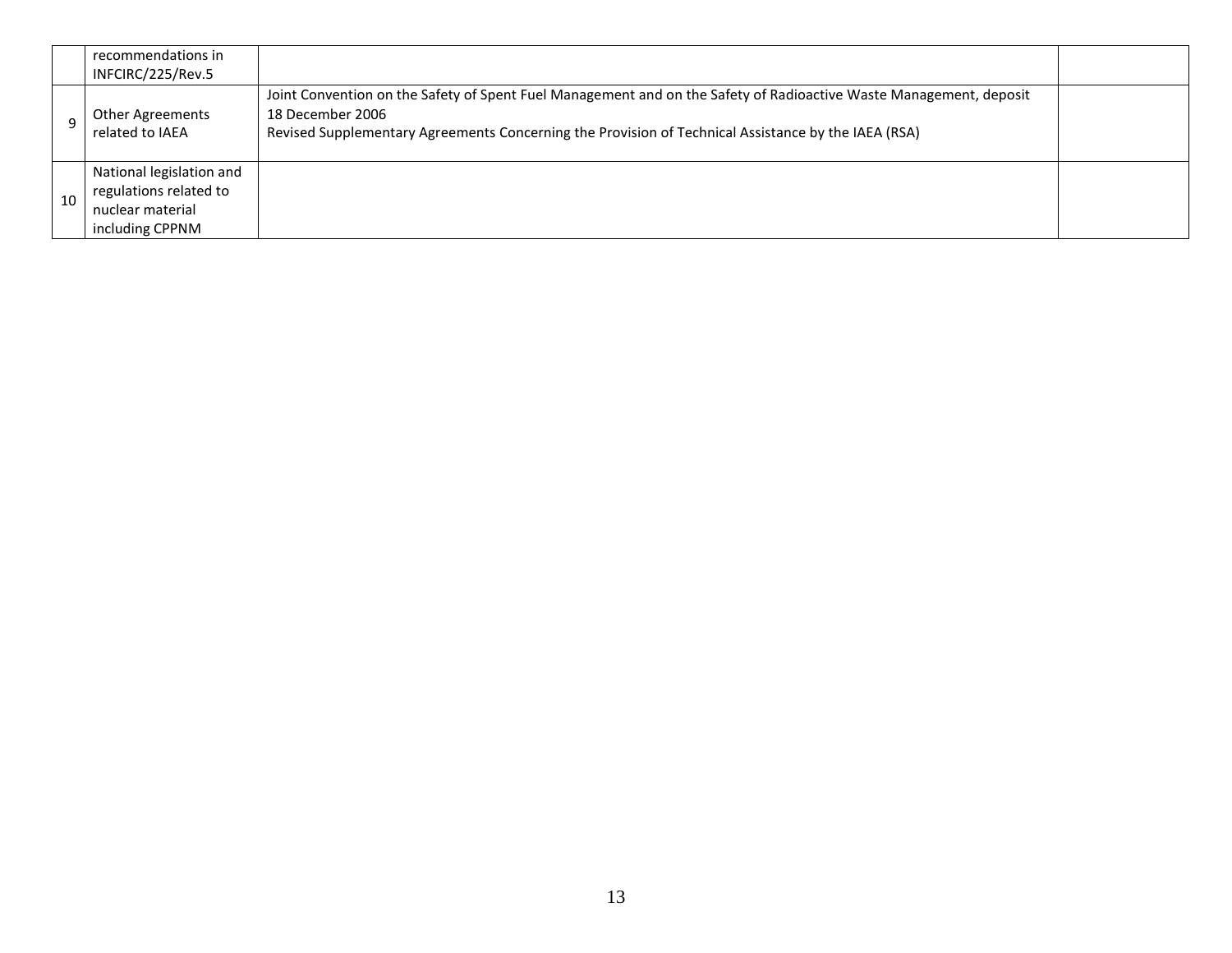#### **V. OP 3 (a) and (b) - Account for/Secure/Physically protect CW including Related Materials (CW specific)**

|                | <b>Measures to establish</b><br>domestic controls to prevent<br>the proliferation of CW, and<br>their means of delivery;<br>controls over related<br>materials | Source document                                                                                                                                                                                   |  |  |  |  |
|----------------|----------------------------------------------------------------------------------------------------------------------------------------------------------------|---------------------------------------------------------------------------------------------------------------------------------------------------------------------------------------------------|--|--|--|--|
|                | National CWC authority                                                                                                                                         | Ministry of Economic Development and Trade of the Kyrgyz Republic<br>Government Decisions 539 of 9 November 2007                                                                                  |  |  |  |  |
| $\overline{2}$ | Licensing/registration of<br>installations/facilities/<br>persons/entities/use/<br>handling of related<br>materials                                            | Act 195 of 19 October 2013 "On licensing system in the Republic of Kyrgyzstan"<br>Act 60 of 26 June 2001 "On medical and epidemiological welfare of the population"<br>Criminal Code, Article 180 |  |  |  |  |
| $\overline{3}$ | Old or abandoned<br>chemical weapons                                                                                                                           |                                                                                                                                                                                                   |  |  |  |  |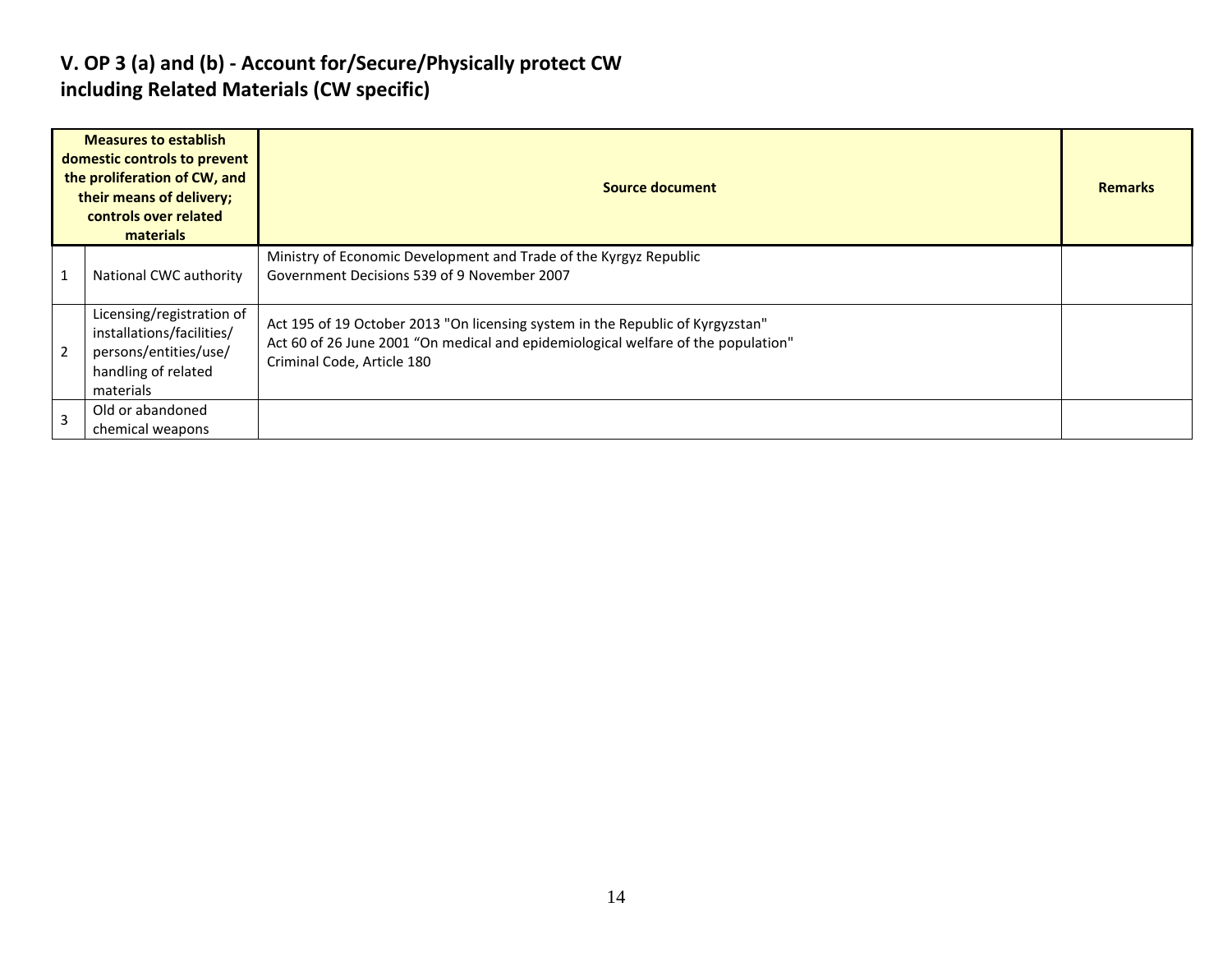#### **VI. OP 3 (a) and (b) - Account for/Secure/Physically protect BW including Related Materials (BW specific)**

| <b>Measures to establish</b><br>domestic controls to prevent<br>the proliferation of BW, their<br>means of delivery; controls<br>over related materials | Source document                                                                                                                                                                                   | <b>Remarks</b> |
|---------------------------------------------------------------------------------------------------------------------------------------------------------|---------------------------------------------------------------------------------------------------------------------------------------------------------------------------------------------------|----------------|
| Licensing/registration of<br>installations/facilities/<br>persons/entities/use/<br>handling of materials                                                | Act 195 of 19 October 2013 "On licensing system in the Republic of Kyrgyzstan"<br>Act 60 of 26 June 2001 "On medical and epidemiological welfare of the Population"<br>Criminal Code, Article 180 |                |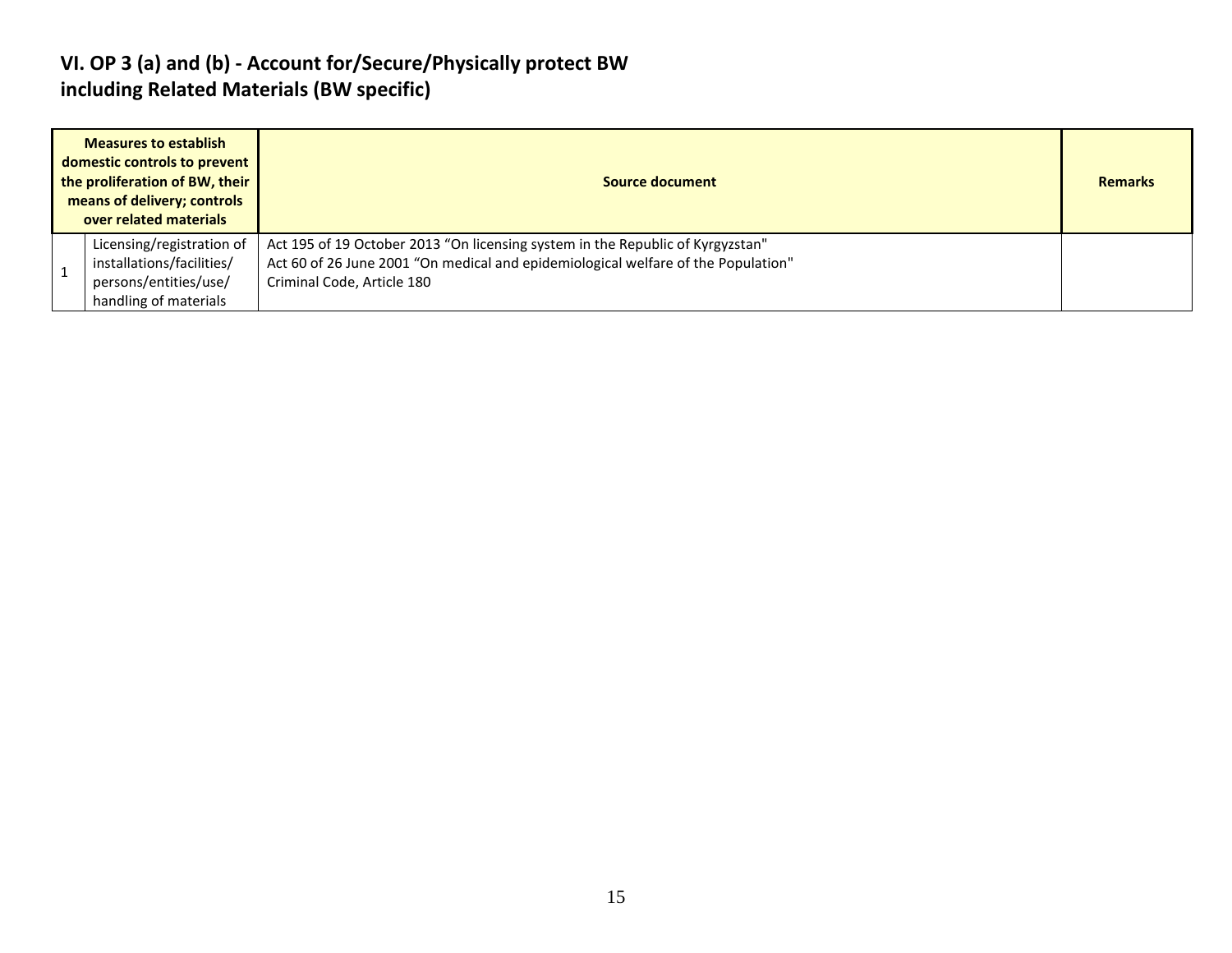# **VII. OP 3 (c) and (d) and related matters from OP 6 - Controls of NW,**

### **CW and BW, including Related Materials**

| <b>Border controls and export</b><br>and trans-shipment controls<br>to prevent the proliferation<br>of nuclear, chemical and<br>biological weapons and their<br>means of delivery including<br>related materials |                                                                                   | <b>National legal framework</b>      |                |                           |                                                                                                                                                                                                                                                          |              |        | <b>Enforcement and civil/criminal penalties</b> |                                                                                                                                                                                                                                                                                                                 |                |  |  |
|------------------------------------------------------------------------------------------------------------------------------------------------------------------------------------------------------------------|-----------------------------------------------------------------------------------|--------------------------------------|----------------|---------------------------|----------------------------------------------------------------------------------------------------------------------------------------------------------------------------------------------------------------------------------------------------------|--------------|--------|-------------------------------------------------|-----------------------------------------------------------------------------------------------------------------------------------------------------------------------------------------------------------------------------------------------------------------------------------------------------------------|----------------|--|--|
|                                                                                                                                                                                                                  |                                                                                   | $X$ ?                                |                |                           |                                                                                                                                                                                                                                                          |              | $X$ ?  |                                                 |                                                                                                                                                                                                                                                                                                                 |                |  |  |
|                                                                                                                                                                                                                  |                                                                                   | N<br>$\mathbf c$<br>B<br>W<br>W<br>W |                |                           | <b>Source document</b>                                                                                                                                                                                                                                   | N<br>W       | C<br>W | B<br>W                                          | <b>Source document</b>                                                                                                                                                                                                                                                                                          | <b>Remarks</b> |  |  |
| $\mathbf{1}$                                                                                                                                                                                                     | Border control to<br>detect, deter, prevent<br>and combat illicit<br>trafficking  | X                                    | $\pmb{\times}$ | $\boldsymbol{\mathsf{X}}$ | NW/CW/BW:<br>1. EAEU Customs Code (Ratified by the CD Act<br>30.12.2017 No. 223 (28)<br>2. The Law on Customs, 24 April 2019. No.52<br>3. The law of the Kyrgyz Republic "On the State<br>border of the Kyrgyz Republic" 16 May 2015,<br>No. 98          | $\mathsf{x}$ | X      | $\pmb{\times}$                                  | NW/CW/BW:<br>1. Criminal Code, Article 270<br>2. Border Service<br>3. State Customs Inspectorate                                                                                                                                                                                                                |                |  |  |
|                                                                                                                                                                                                                  |                                                                                   |                                      |                |                           | BW:<br>Plant Quarantine Law 1998                                                                                                                                                                                                                         |              |        |                                                 | BW:<br>State Veterinary Department State Plant<br><b>Quarantine Service</b>                                                                                                                                                                                                                                     |                |  |  |
| $\overline{2}$                                                                                                                                                                                                   | Law enforcement to<br>detect, deter, prevent<br>and combat illicit<br>trafficking | $\pmb{\mathsf{X}}$                   | X              | $\mathsf{X}$              | NW/CW/BW:<br>1. Criminal Code, Article 270<br>2. Border Service<br>3. State Customs Inspectorate                                                                                                                                                         | Χ            | X      | $\mathsf{X}$                                    | NW/CW/BW:<br>1. Criminal Code, Article 270<br>2. Border Service<br>3. State Customs Inspectorate                                                                                                                                                                                                                |                |  |  |
| $\overline{3}$                                                                                                                                                                                                   | Border control detection<br>measures                                              | X                                    | X              | $\mathsf{X}$              | NW/CW/BW:<br>Customs Code as amended as of 15 November<br>2013 provides for introduction of information<br>systems and information technologies.<br>Government Decision of 26 October 2011<br>establishes radiological control on border<br>check points | X            | Χ      | $\mathsf{X}$                                    | NW/CW/BW:<br>Customs Code as amended as of 15 November<br>2013 provides for introduction of information<br>systems and information technologies.<br>Custom Service use radiation scanners<br>Border service will take over control on<br>radiation scanners after Kyrgyz Republic joins<br><b>Customs Union</b> |                |  |  |
| 4                                                                                                                                                                                                                | Control of brokering                                                              | X                                    | $\pmb{\times}$ | $\boldsymbol{X}$          | NW/CW/BW:<br>1. Act 30 of 23 January 2003 "On export<br>control"<br>2. Act 195 of 19 October 2013 "On licensing<br>system in the Republic of Kyrgyzstan"                                                                                                 |              |        |                                                 |                                                                                                                                                                                                                                                                                                                 |                |  |  |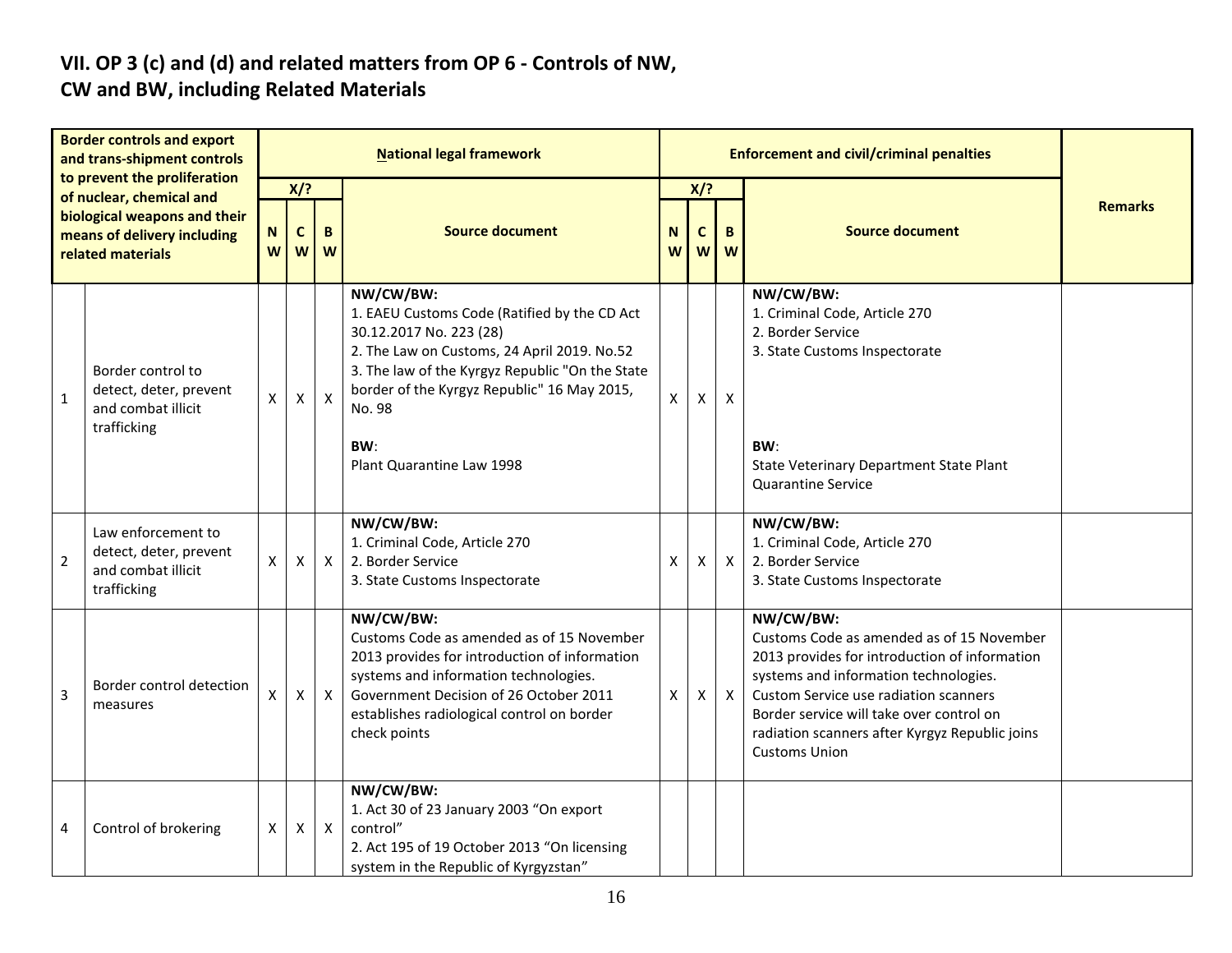|   |                                                            |    |                    |                           | 3. Act No. 257, 27 October 2010 (mandatory<br>for all Participants of foreign economic<br>activities, including brokerage and activities<br>related to Transportation of controlled goods)                                                                                                                                                                                                |    |   |                           |                                                                                                                                                                                                             |  |
|---|------------------------------------------------------------|----|--------------------|---------------------------|-------------------------------------------------------------------------------------------------------------------------------------------------------------------------------------------------------------------------------------------------------------------------------------------------------------------------------------------------------------------------------------------|----|---|---------------------------|-------------------------------------------------------------------------------------------------------------------------------------------------------------------------------------------------------------|--|
| 5 | Export control<br>legislation in place                     | Χ  | $\pmb{\times}$     | $\boldsymbol{\mathsf{X}}$ | NW/CW/BW:<br>1. Act 30 of 23 January 2003 "On export<br>control"<br>2. Government Decision 55 of 6 February 1996<br>on the regulations of export of technologies<br>which can be used for the production of<br>chemical, nuclear weapons and means of<br>delivery (missiles)<br>3. Government Decision 330 of 4 May 2004 on<br>the implementation of export control in Kyrgyz<br>Republic | X  | X | $\pmb{\mathsf{X}}$        | NW/CW/BW:<br>Criminal Code, Article 270                                                                                                                                                                     |  |
| 6 | Licensing provisions and<br>Authority                      | Χ  | X                  | $\mathsf{X}$              | NW/CW/BW:<br>1. Government Decision 330 of 4 May 2004 on<br>the implementation of export control in Kyrgyz<br>Republic<br>2. Act 195 of 19 October 2013 "On licensing<br>system in the Republic of Kyrgyzstan"                                                                                                                                                                            | X  | X | $\mathsf{X}$              | NW/CW/BW:<br>Ministry of Economic Development and Trade<br>of the Kyrgyz Republic<br>Criminal Code, Articles 211, 258<br>Ministry of Industry, Trade and Tourism                                            |  |
| 7 | Control lists of<br>materials, equipment<br>and technology | X. | X                  | X                         | NW/CW/BW:<br>Government Decision 197 of 2 April 2014,<br>National control list of the controlled products<br>of the Kyrgyz Republic<br>Government Decision 55 of 6 February 1996 on<br>the regulations export of technologies which<br>can be used for the production of chemical and<br>nuclear weapons                                                                                  | X. | X | $\mathsf{X}$              | NW/CW/BW:<br>Government Decision 197 of 2 April 2014,<br>National control list of the controlled products<br>of the Kyrgyz Republic<br>Ministry of Economic Development and Trade<br>of the Kyrgyz Republic |  |
| 8 | Intangible technology<br>transfers                         | ?  | $\overline{?}$     | $\ddot{?}$                | NW/CW/BW:<br>Government Decision 330 of 4 May 2004 on<br>the implementation of export control in Kyrgyz<br>Republic                                                                                                                                                                                                                                                                       |    |   |                           |                                                                                                                                                                                                             |  |
| 9 | Inclusion of means of<br>delivery                          | Χ  | $\pmb{\mathsf{X}}$ | $\boldsymbol{\mathsf{X}}$ | NW/CW/BW:<br>1. Government Decision 330 of 4 May 2004 on<br>the implementation of export control in Kyrgyz<br>Republic                                                                                                                                                                                                                                                                    | X  | X | $\boldsymbol{\mathsf{x}}$ | NW/CW/BW:<br>Ministry of Economic Development<br>and Trade of the Kyrgyz Republic                                                                                                                           |  |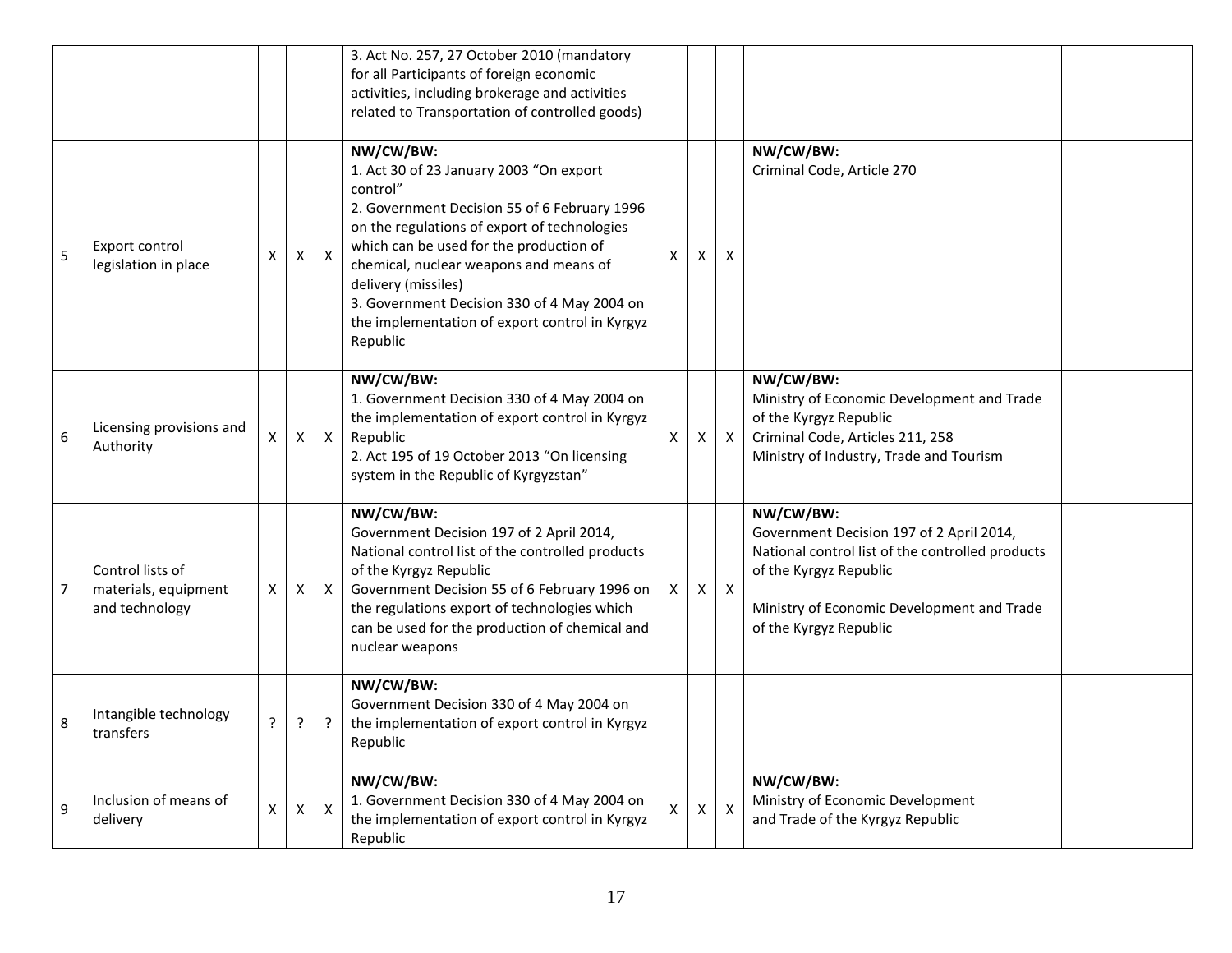|    |                                                                                                 |   |   |                | 2. Government Decision 55 of 6 February 1996<br>on the regulations for export of technologies<br>which can be used for the production of means<br>of delivery (missiles) of weapons of mass<br>destruction                                                                                                   |    |              |                           |                                                                                                       |  |
|----|-------------------------------------------------------------------------------------------------|---|---|----------------|--------------------------------------------------------------------------------------------------------------------------------------------------------------------------------------------------------------------------------------------------------------------------------------------------------------|----|--------------|---------------------------|-------------------------------------------------------------------------------------------------------|--|
| 10 | End-user controls                                                                               | Χ | Χ | $\mathsf{X}$   | NW/CW/BW:<br>Government Decision 330 of 4 May 2004 on<br>the implementation of export control in Kyrgyz<br>Republic: regulation on verifying and<br>monitoring end-use<br>Regulations on modalities of export control of<br>controlled goods No. 257, of 27 October 2010,<br>Sections 3, 4, 5, 6, 7, 8 and 9 | X  | $\mathsf{X}$ | $\boldsymbol{\mathsf{X}}$ | NW/CW/BW:<br>Government Decision 330 of 4 May 2004:<br>regulation on verifying and monitoring end-use |  |
| 11 | Catch all clause                                                                                | ? | ? | $\overline{?}$ | NW/CW/BW:<br>Government Decision 330 of 4 May 2004 on<br>the implementation of export control in Kyrgyz<br>Republic                                                                                                                                                                                          |    |              |                           |                                                                                                       |  |
| 12 | Transit control                                                                                 | X | Χ | $\mathsf{X}$   | NW/CW/BW:<br>Government Decision 330 of 4 May 2004:<br>regulation on permits and cargo inspection<br>Government Decision no 257 of 27 October<br>2010                                                                                                                                                        | Χ  | X            | $\boldsymbol{\mathsf{X}}$ | NW/CW/BW:<br>Criminal Code, Article 270                                                               |  |
| 13 | Trans-shipment control                                                                          | Χ | X | $\mathsf{X}$   | NW/CW/BW:<br>Government Decision 330 of 4 May 2004 on<br>the implementation of export control in Kyrgyz<br>Republic                                                                                                                                                                                          | X. | Χ            | $\boldsymbol{\mathsf{X}}$ | NW/CW/BW:<br>Criminal Code, Article 270                                                               |  |
| 14 | Re-export control                                                                               | Χ | X | $\mathsf{X}$   | NW/CW/BW:<br>Government Decision 330 of 4 May 2004 on<br>the implementation of export control in Kyrgyz<br>Republic                                                                                                                                                                                          | X. | X            | $\boldsymbol{\mathsf{X}}$ | NW/CW/BW:<br>Criminal Code, Article 270                                                               |  |
| 15 | Control over financing of<br>exports/transhipments<br>that would contribute to<br>proliferation | X | X | $\mathsf{X}$   | NW/CW/BW:<br>Government Decree No 606, of 25 December<br>2018 on measures for implementation of the<br>Law of Kyrgyz Republic on countering financing<br>of terrorist activities and legalization<br>(laundering) of criminal proceeds                                                                       |    |              |                           |                                                                                                       |  |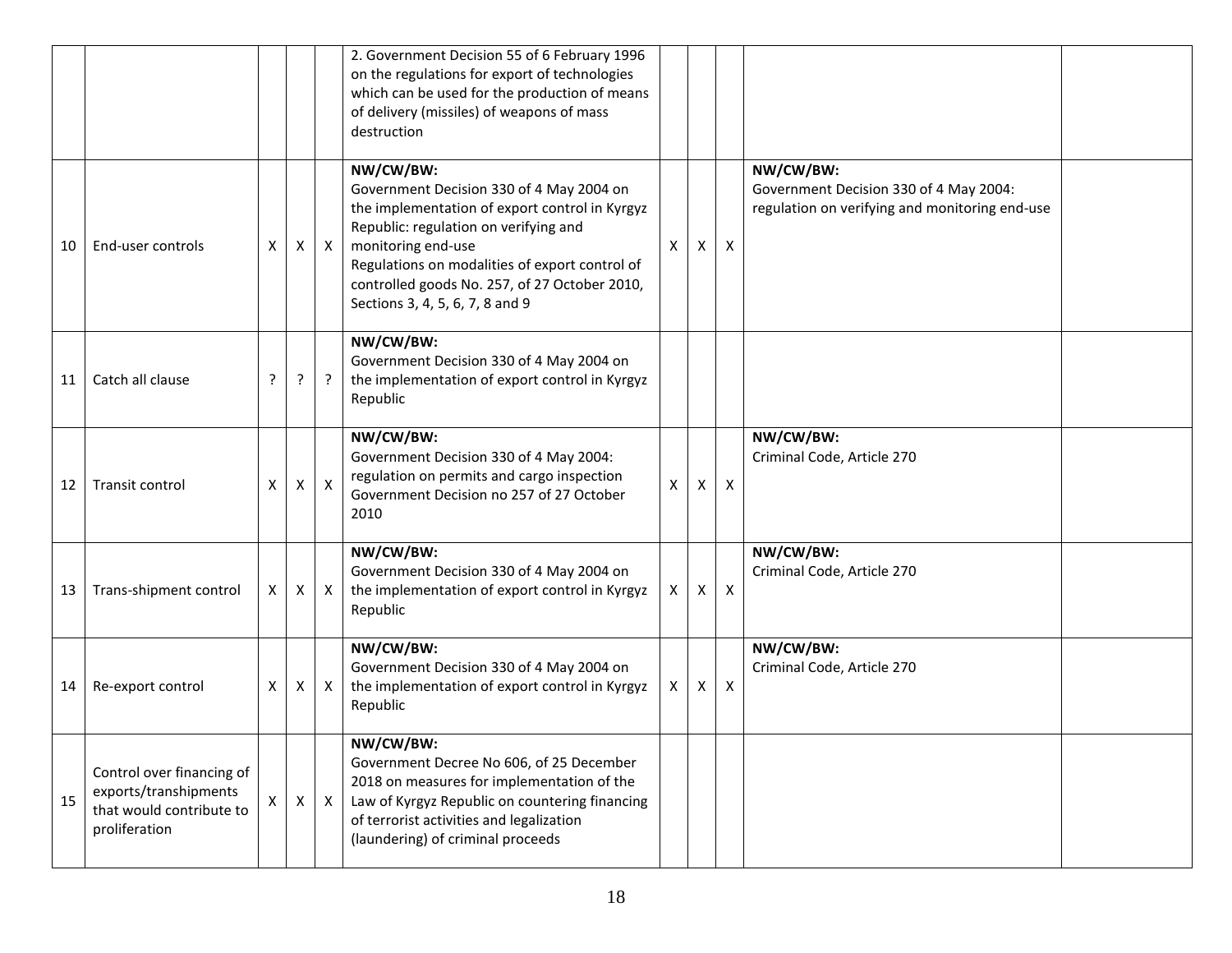| Control over services<br>related to exports/<br>transhipments that<br>16<br>would contribute to<br>proliferation including<br>transportation |  |  |  | NW/CW/BW:<br>Government Decision 330 of 4 May 2004 on<br>the implementation of export control in Kyrgyz<br>Republic |  |  |  |  |  |
|----------------------------------------------------------------------------------------------------------------------------------------------|--|--|--|---------------------------------------------------------------------------------------------------------------------|--|--|--|--|--|
|----------------------------------------------------------------------------------------------------------------------------------------------|--|--|--|---------------------------------------------------------------------------------------------------------------------|--|--|--|--|--|